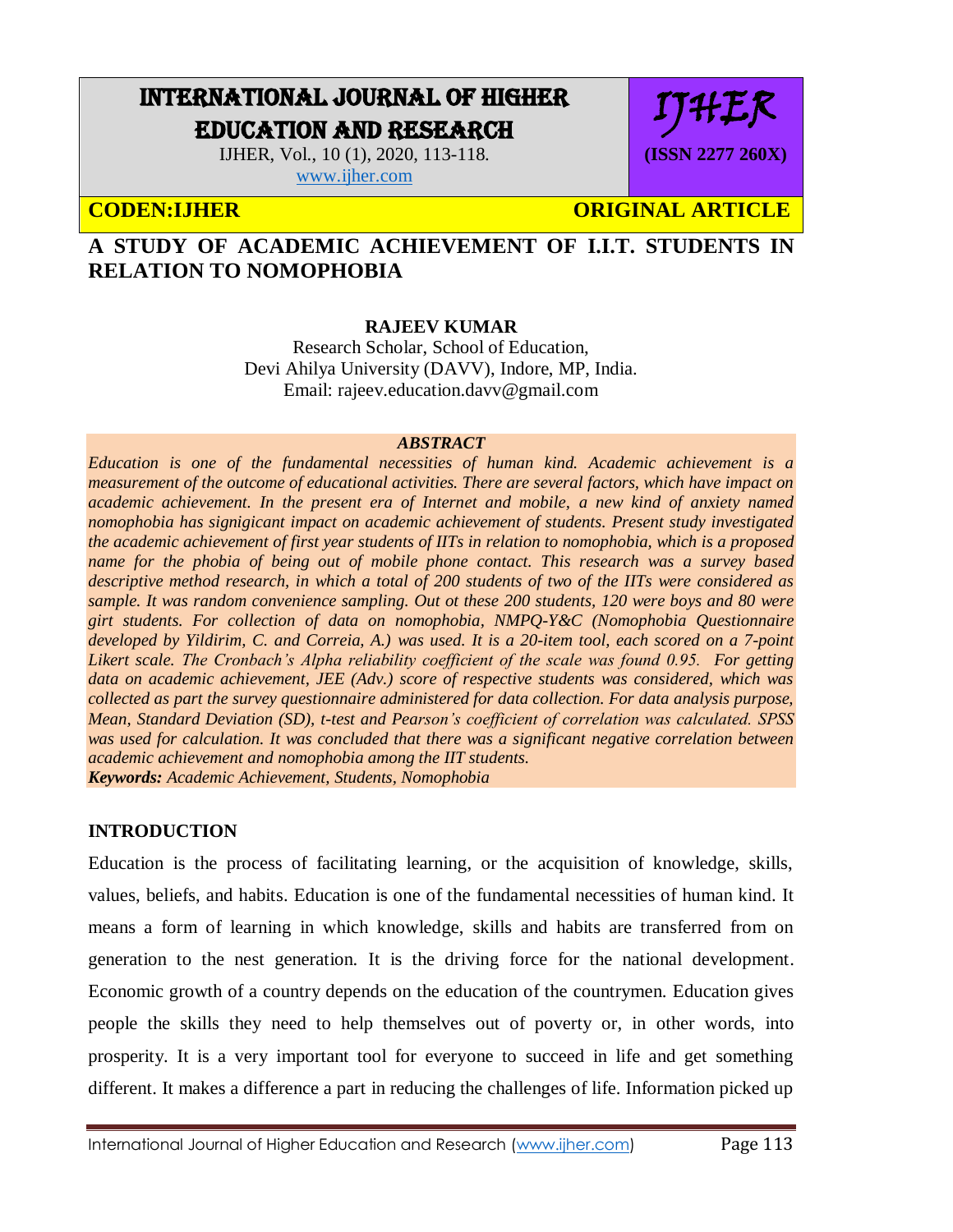all through the educaton, empowers a person sure around their life. It opens different entryways to the openings of accomplishing way better prospects in life so advances career development. It trains us entirety life and brings parcels of openings to our way to induce superior prospects required for the career development. Human being requires appropriate education to upgrade their possess life guidelines as well as ended up a portion of the social and financial development of their nation. Future of the any individual or nation depends on the instruction framework methodology taken after.

Education is imparted in schools, colleges and universities at various levels. Though it is very difficult to measure how much education has imparted to a particular person or how much a person has grasped during their course of his / her education or how much a person is educated, because there are a number of persons who have not completed his / here schooling, college or university education, but they are extremely successful in his / her life and became role model for millions of youth. However some mechanisms have been deviced for education measurement. As per traditional system, education of a person is measured from his academic achievement.

Academic achievement is that the extent to that a student, teacher or establishment has achieved their short or semipermanent instructional goals (wikipedia, 2019). Score obtained in examinations and completion of educational benchmarks such as minimum percentage of marks, certificates, diplomas or degrees represent academic achievement. Academic achievement is usually measured through examinations or continuous assessments. We can get key information about students' mastery of standards by measuring thdeir academic achievement. Academic achievement has long been recognized as one of the important goals of education the world over (Rastogi, 2012). However, it is general observation that learners placed in an identical set of academic situations vary in their scholastic achievement. Research conducted to prove into the academic achievement phenomenon, has convincingly, demonstrated that the academic achievement is product of a number of factors operating within the individual and outside him (Rastogi, 2012). Broadly speaking the factors which influence academic achievement can be categorized into three types, namely, intellectual, emotional and environmental. Of these types of factors, it has now been fairly established that the emotional factors most particularly the anxiety largely affect one's academic achievement. Present era is the mobile era. The various psychological and emotional factors are involved when a person overuses the mobile phone. Anxeity arouse due to the fear of being out of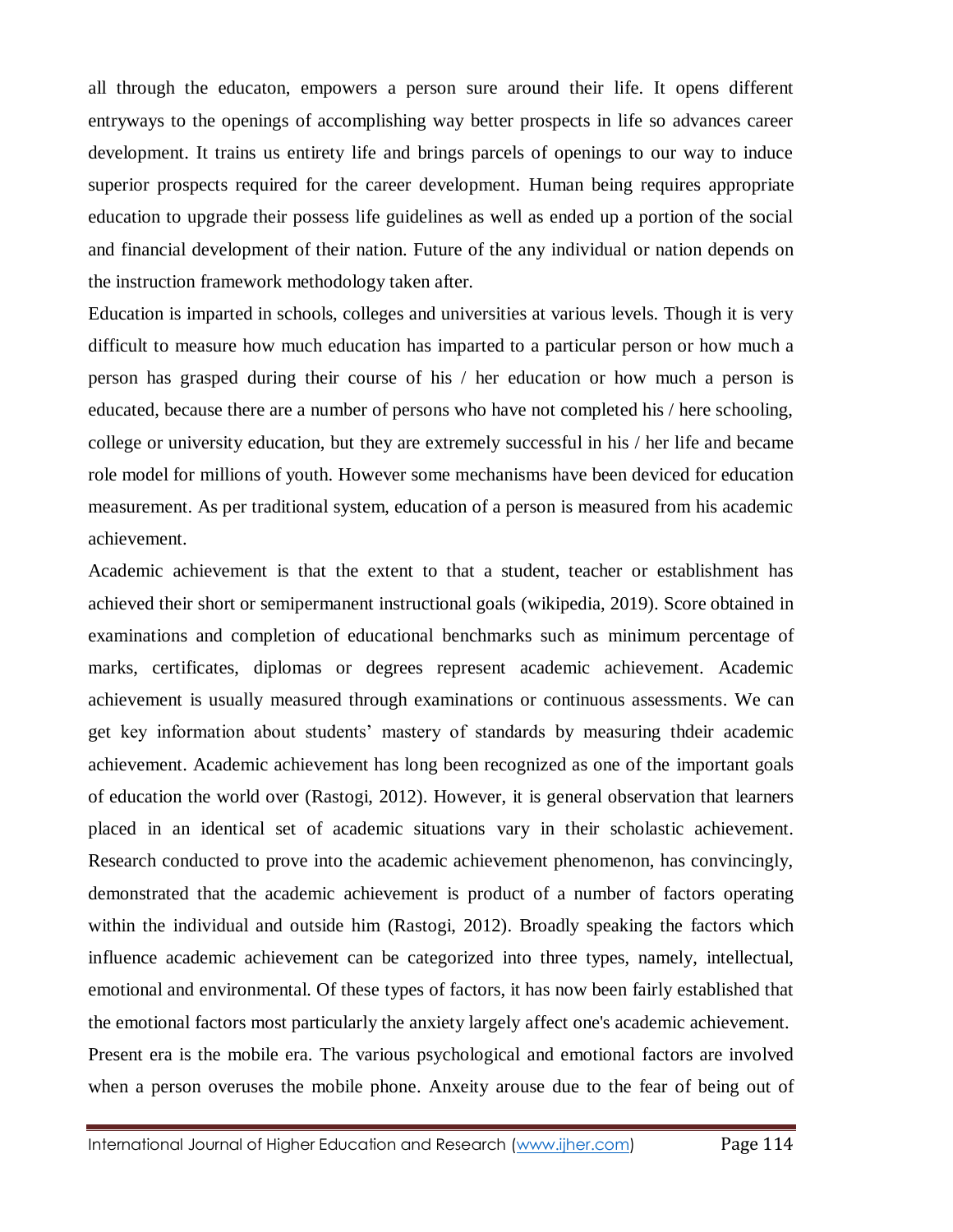mobile phone contact is one the such factors. This anxiety is basically Nomophobia. When they are away from mobile phones, then people experience symptoms of withdrawal. Nomophobia is a proposed name for the phobia of being out of mobile or cellular phone contact (Wikipedia, 2019). The term, "NOMOPHOBIA," was coined by the United Kingdom (UK) Post Office in 2008 during a study who commissioned YouGov, a UK-based research organization (Bhattacharya at el., 2019). It has been considered as a symptom or syndrome of problematic digital media use in mental health, the definitions of which are not standardized. The term NOMOPHOBIA or NO MObile PHone PhoBIA is used to describe a psychological condition when people have a fear of being detached from mobile phone connectivity (Bhattacharya at el., 2019). Present study was carried out to investigate the academic achievement of first year students of IITs in relation to nomophobia.

The main objective of the study was to find the relationship between academic achievement of the first year students of IITs and their level of nomophobia. For the purpose, following null hypotheses were formulated: -

- H0-1: There is no significant difference between Male and Female first year IIT Students in their level of nomophobia.
- H0-2: There is no significant relationship between Academic Achievement of first year IIT Students and their level of nomophobia.

#### **MATERIALS AND METHODS**

In order to investigate a relationship between academic achievement and nomophobia for IIT students, the research was carried out with a sample of 100 students of two of IITs. Out of these 200 students, 120 were male and 80 were female students. The sample selection technique was convenience random sampling. For data collection purpose, a questionnaire was used having two parts as follows: -

(i) Demographic data including score in JEE (Advance)

(ii) Nomophobia Questionnaire developed by Yildirim, C. and Correia, A. (NMPQ-Y&C) The NMPQ-Y&C was major part in the questionnaire consisting of 20 items provided the score the nomophobia of the students. Each of the item was supposed to be scored on a 7 point Likert scale ranging from 1 (strongly disagree) to 7 (strongly agree) (Yildrim, 2015). The Cronbach's Alpha reliability coefficient of the scale was found 0.95. For testing of the content validity, the questionnaire was referred to experts and by whom it was reviewed for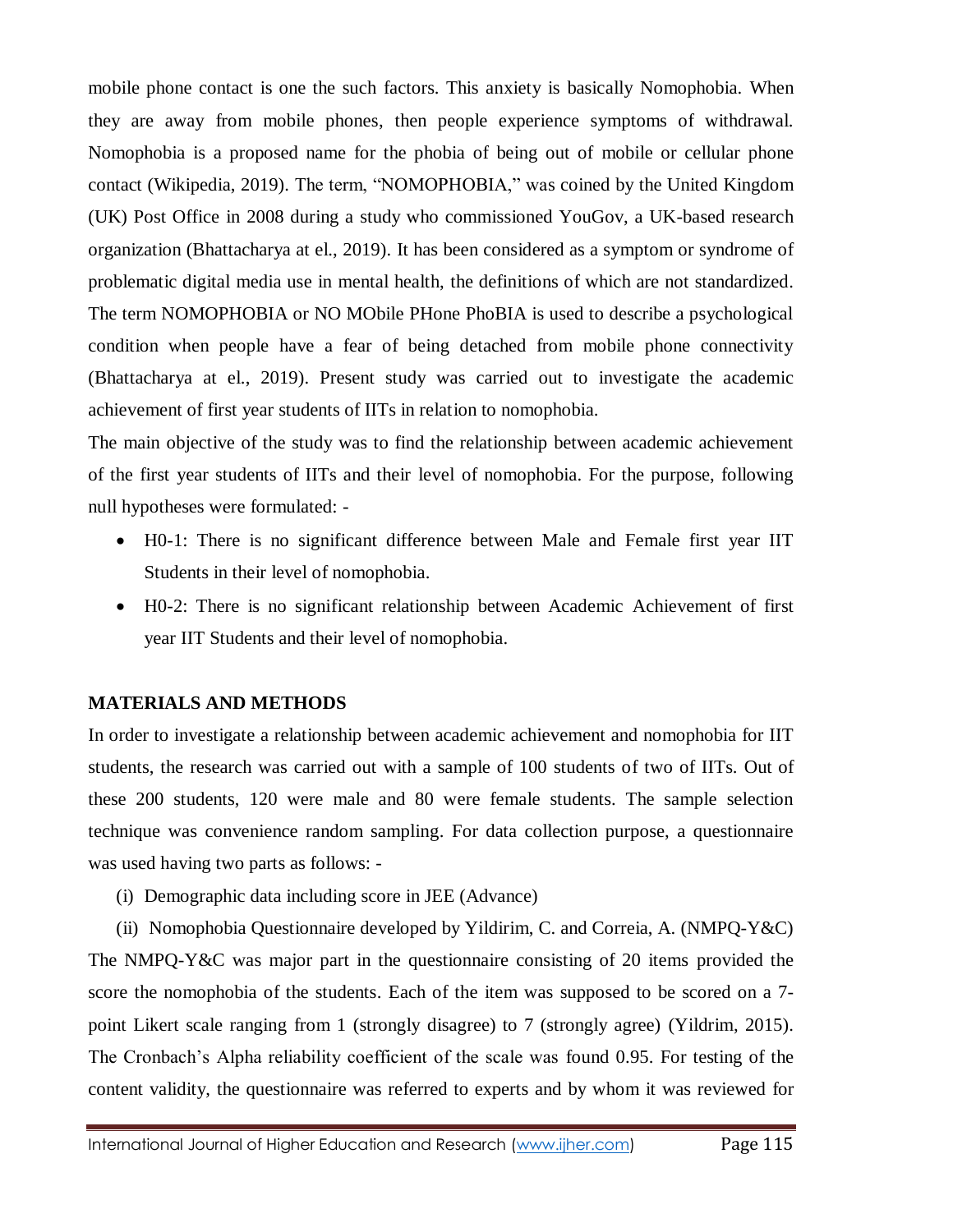the clarity, importance, and relevance of the items in the questionnaire. For getting data from the students, the questionnaire was administered by the researcher.

All data was stored in MS-Excel format, which was later on converted into SPSS compatible data file for its analysis. For the data analysis, Mean, Standard Deviation (SD), t-test and Pearson's coefficient of correlation was calculated using SPSS package.

### **RESULTS AND DISCUSSION**

The responses of the questionnaire were arranged in MS-Excel and the excel sheet was later on converted into SPSS compatible file for data analysis purpose. Independent samples' t-test and Pearson correlation coefficient analysis was carried out to test the hypotheses formulated as H0-1 and H0-2.

In order to test the first null hypothesis (H0-1) that there is no significant difference between Male and Female first year IIT Students in their nomophobia prevalence, t-test was carried out to find the difference between mean scores of the nomophobia of male and female students under study. Output of the t-test is presented in the table-1 below:

| Table-1: Results of Independent Samples t-test for Mean scores of Nomophobia of<br>Male and Female first year IIT students |                                         |             |           |      |        |          |  |  |  |
|----------------------------------------------------------------------------------------------------------------------------|-----------------------------------------|-------------|-----------|------|--------|----------|--|--|--|
|                                                                                                                            | Gender                                  | $\mathbf N$ | Mean S.D. |      | value  | p-value  |  |  |  |
| <b>MA</b>                                                                                                                  | M                                       | 120         | 3.52      | 1.41 | 1.5405 | $.1250*$ |  |  |  |
|                                                                                                                            | $\mathbf F$                             | 80          | 3.83      | 1.37 |        |          |  |  |  |
|                                                                                                                            | *df = 198, $p > 0.05$ , NOT Significant |             |           |      |        |          |  |  |  |

The above Table-1 indicates that 't' value for nomophobia score is found to be not significant at 0.05 level of significance. Hence the null hypothesis H0-1 that there is no significant difference between Male and Female first year IIT Students in their nomophobia is not rejected. Accordingly it was concluded that there was no significant difference between Male and Female students in their mean scores of nomophobic behaviors. It is also found that difference in mean scores of metacognitive awareness of female and male students was 0.31 and the standard error of difference was 0.201.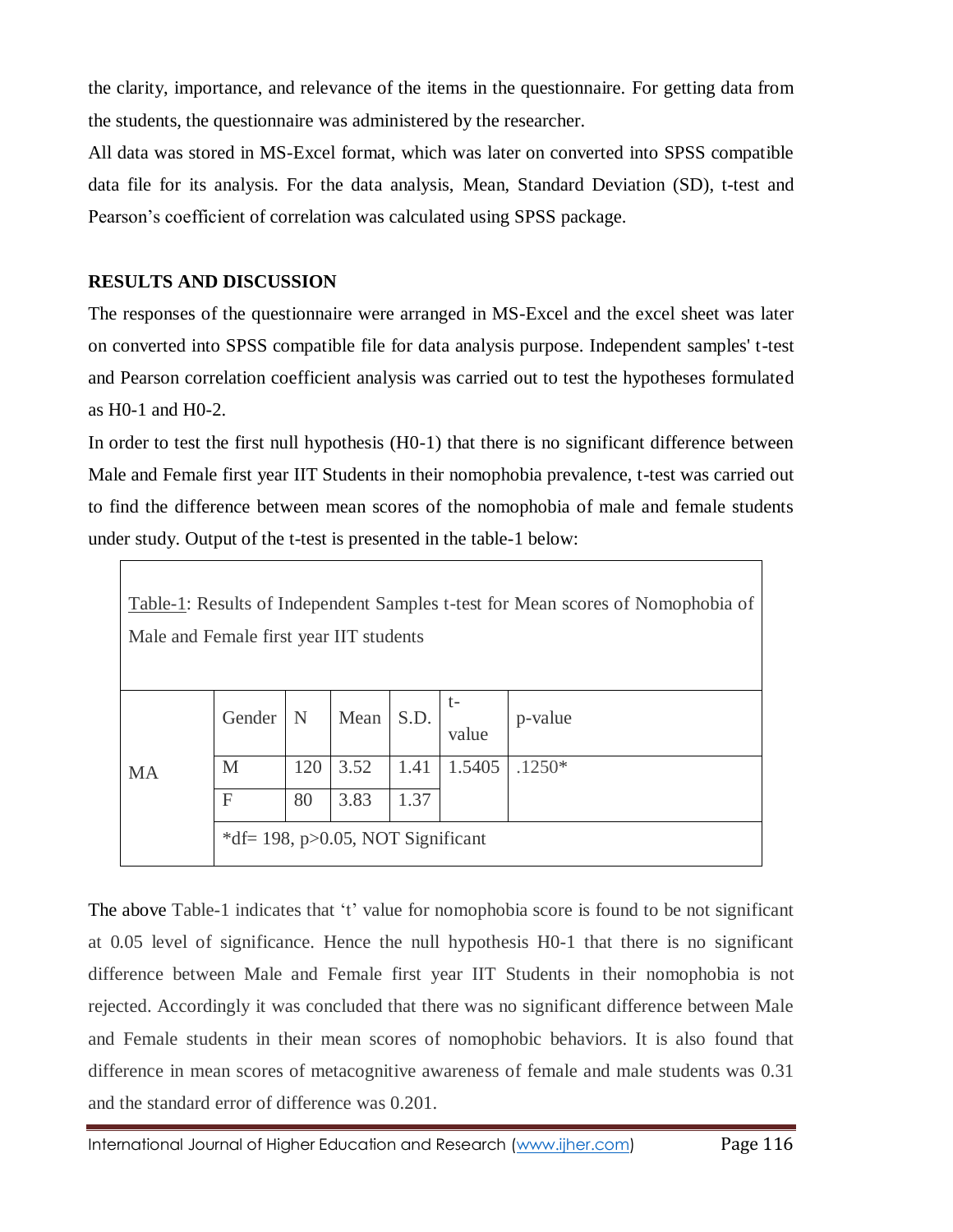Further in order to test the second null hypothesis (H0-2) that there is no significant relationship between Academic Achievement (AA) of first year IIT Students and their nomophobia level, Pearson correlation coefficient was computed. Output of this computation is presented in the table-2 below: -

| Table-2: Correlation of students' Academic Achievement (AA) with their Nomophobia  |                              |     |                                             |                             |  |  |  |  |  |
|------------------------------------------------------------------------------------|------------------------------|-----|---------------------------------------------|-----------------------------|--|--|--|--|--|
| Scores                                                                             |                              |     |                                             |                             |  |  |  |  |  |
| Sl. No.                                                                            | Variables                    | N   | Co-efficient<br>of<br>Correlation (r-value) | Result                      |  |  |  |  |  |
| 1.                                                                                 | Academic Achievement<br>(AA) | 200 | $-0.748**$                                  | Significant<br>(p < 0.0001) |  |  |  |  |  |
| 2.                                                                                 | Nomophobia (NMP)             |     |                                             |                             |  |  |  |  |  |
| **Correlation is significant at the 0.01 level, and there is negative correlation. |                              |     |                                             |                             |  |  |  |  |  |

The above Table-2 indicates that 'r' value is found to be significant at 0.01 level of significance. Hence the null hypothesis H0-2 that there is no significant relationship between Academic Achievement of first year IIT Students and their level of nomophobia. is rejected. Accordingly it was concluded that there is significant relationship between Academic Achievement of first year IIT Students and their level of nomophobia.. It is also found that there is negative r-value i.e. coefficient of correlation is negative, hence there is negative correlation was found between academic performance and nomophobia.

One of the topics in today's societies related to educational researches is how to improve the academic achievement of students. As our world is developing exponentially, the educational researchers are trying to know the factors for coinciding academic performance improvement (Kumar, 2019). Particularly factors influencing the academic achievement of the IIT students will able to give a path to the prospective students preparing for admission in IITs, one of the prestigious public institutions in the country. This study examined the relationship between academic achievement and nomophobia of students IITs. The present study revealed that: -

- There is no significant difference in the nomophobia between Male and Female students.
- There is significant relationship between academic achievements and nomophobia of students.